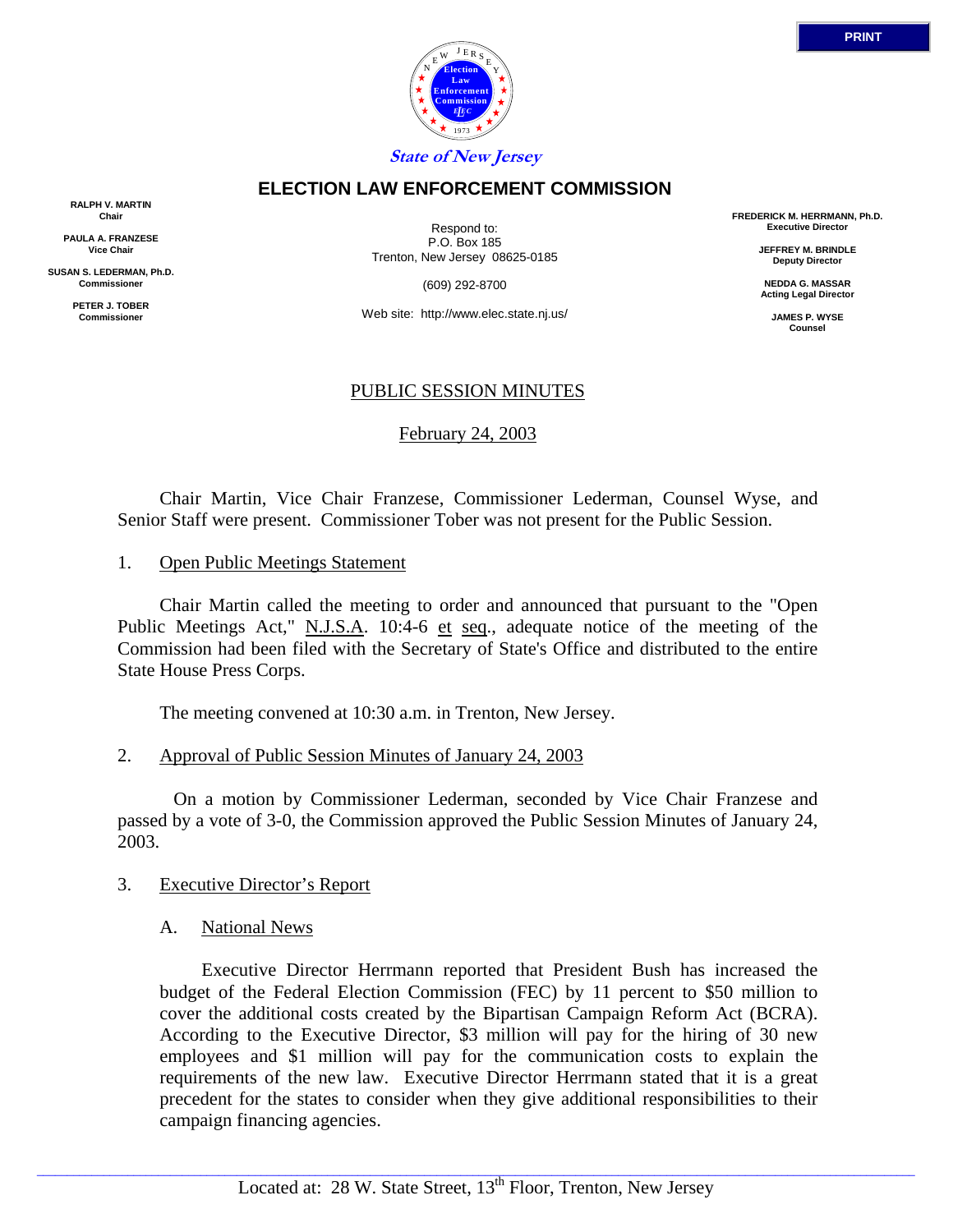### B. Fiscal 2004 – Governor's Recommended Budget

 According to Executive Director Herrmann the Governor has recommended a continuation budget from this year of \$2.9 million. He said that although it is \$141,000 less than ELEC's peak budget in Fiscal Year 2001; nonetheless, in such difficult budgetary times, it is good that our resources have almost remained stable.

 The Executive Director mentioned that the Commission will have to leave to the future its request to have additional funding to better administer and enforce the Campaign Act at the local level.

## C. Legislative Developments

Executive Director Herrmann noted that at the January  $23<sup>rd</sup>$ , 2003 session of the General Assembly, Assemblyman Kean made a last unsuccessful effort to move his pay-to-play bill. He said, however, that Democratic leaders stated that they are planning to expand the bill's provisions in committee to include other branches and levels of government.

## D. Staff Activities

 Executive Director Herrmann informed the Commission that on January 22, 2003, Director of Administration Barbra Fasanella went to the quarterly meeting of the State's Ethics Liaison Officers. The Executive Director added that one of Director Fasanella's job responsibilities is to serve as the Commission's Ethics Officer. Executive Director Herrmann advised the Commission that because of ELEC's mission, this role is one that is taken very seriously.

 Executive Director Herrmann stated that on January 28, 2003, Director of Systems Administration Carol Neiman and her staff hosted a meeting of the State Filenet users group in the conference room. According to the Executive Director, she used Power Point to conduct a virtual tour of ELEC and its computer system.

 Executive Director Herrmann added that on January 31, 2003, he lectured to Professor Dan Weissman's Internship Seminar at the Rutgers University Trenton Academic Center on the role of ELEC in regulating campaign financing and lobbying. He noted that one of Weissman's students, Peter Durichko, has been assigned to Deputy Director Brindle and Director of Compliance and Information Evelyn Ford as an intern and will be working on the creation of synopses for and a guide to the Commission's advisory opinions.

 Executive Director Herrmann informed the Commission that ELEC has also renewed its participation in the Rutgers University History Department's Public Internship Program for 2003, adding that on February 5, 2003, he served as a Judge for the "We the People . . . The Citizen and the Constitution" statewide civics competition. The Executive Director mentioned that the event was held at the State House and was sponsored by the New Jersey Center for Civic and Law-Related Education.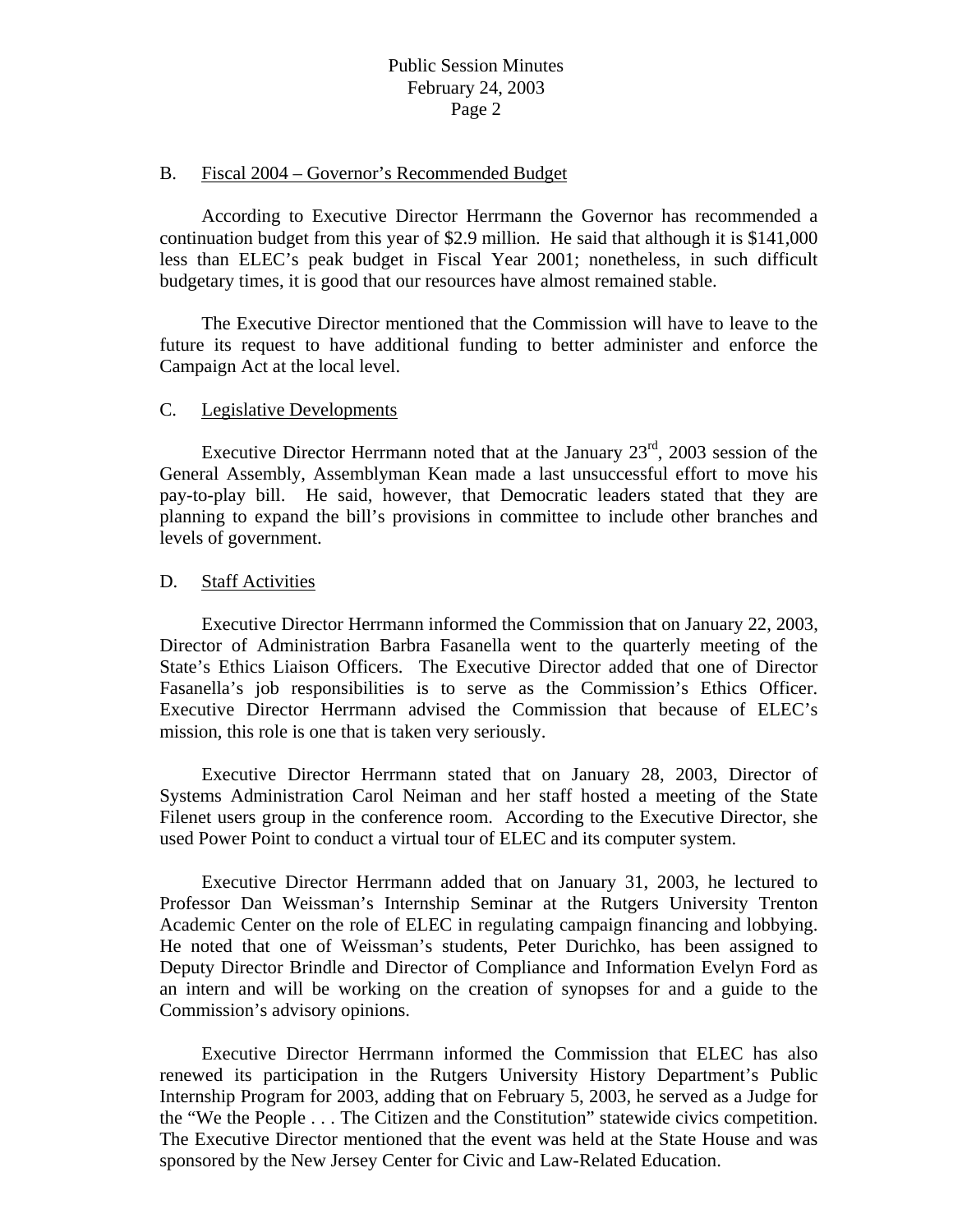# Public Session Minutes February 24, 2003 Page 3

 The Executive Director informed the Commission that he sat on a panel with Ingrid Reed of the Eagleton Institute and Professor Carey McWilliams of the Rutgers University Political Science Department.

 Executive Director Herrmann advised the Commission that the most recent edition of the New Jersey Reporter contains an outstanding article by Deputy Director Brindle on the possible impact of BCRA on our State's campaign financing system. He added that it also has a glowing review of Brindle's School Board Campaign Financing White Paper.

## E. Ethics Forms

 Executive Director Herrmann said that ethics forms are due May 15, 2003, adding that commissioners should file with the Executive Commission of Ethical Standards a notarized copy with an original signature.

## F. Winter Meeting Schedule

- March 25, 2003 at 11:30 a.m. (will be held as an emergency meeting, if needed, **by telephone)**;
- April 14, 2003 at 10:30 a.m. in Trenton; and,
- May 19, 2003 at  $11:00$  a.m. in Trenton.

## 4. Advisory Opinion Request No. 01-2003

 This request from John W. Bartlett, Esq., representing the Democratic State Committee, asked the following two questions:

- (A) Whether or not the New Jersey Democratic State Committee (NJDSC), a State political party committee, may borrow money by means of a "mortgage loan" to purchase or refinance an interest in real property, if the mortgage loan is from an entity in the business of lending money, contains arm's length terms, is secured by an interest in real property and is for the purpose of purchasing a building and the land beneath it; and,
- (B) Whether or not such a "mortgage loan" constitutes a "contribution," as that term is defined in the New Jersey Campaign Contributions and Expenditures Reporting Act.

 Acting Legal Director Massar explained the staff recommendation that the Commission find that the NJDSC may borrow money by means of a mortgage loan to purchase an office building or to refinance its interest in that office building if the loan is made "in the ordinary course of business," which is defined to require that the mortgage loan:

(A) Be from a banking or other institution in the business of making loans and authorized under New Jersey law to lend money that is secured by a mortgage;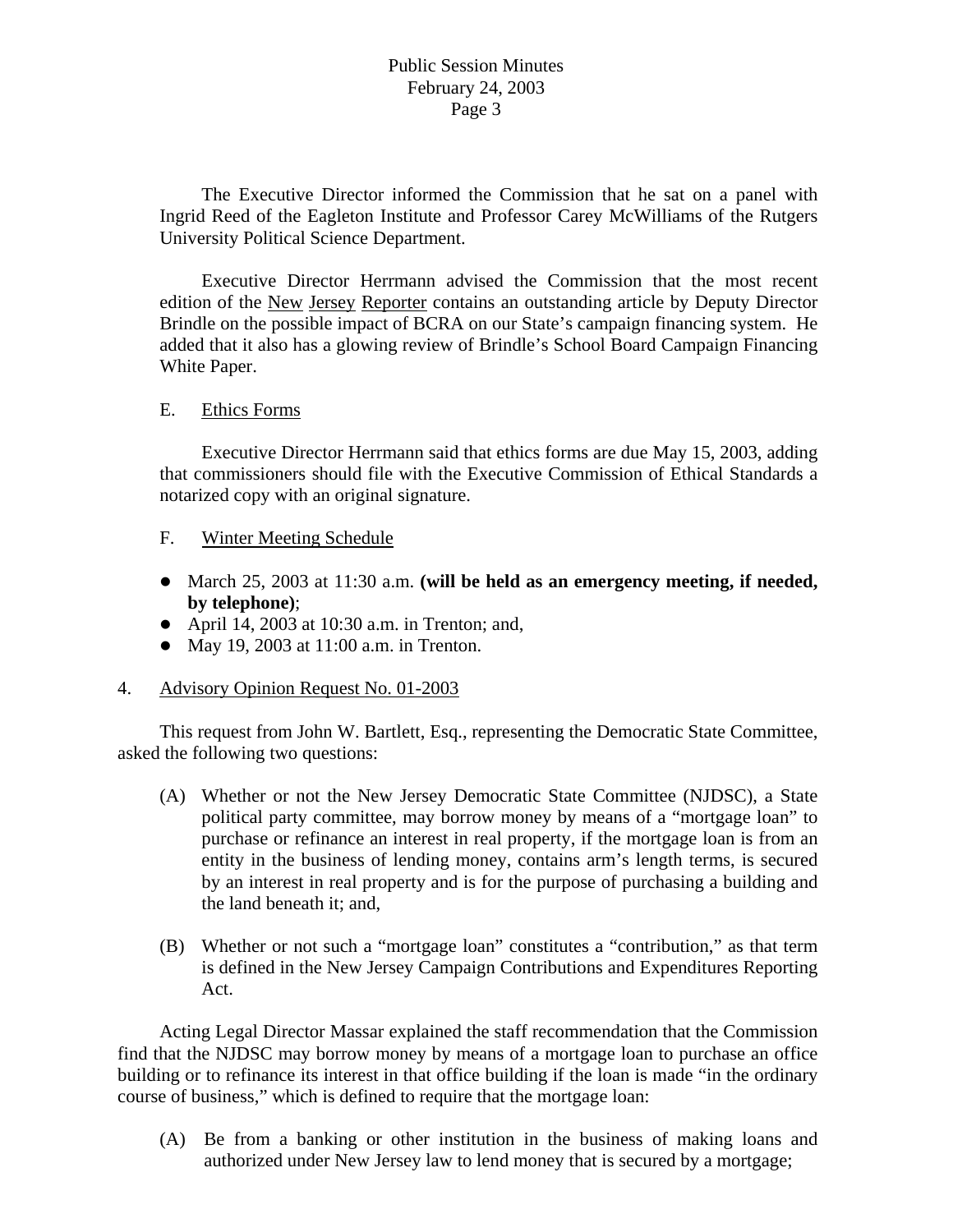- (B) Be at the "market rate" of interest with terms that are usual and customary for other similar loans made during the same period of time;
- (C) Be made on a basis that guarantees repayment; and,
- (D) Be evidenced by a written agreement containing a due date or amortization schedule.

 Staff recommended further that the Commission conclude that a mortgage loan obtained by the NJDSC "in the ordinary course of business" is not a "contribution," as that term is defined in the Act, because such a loan is an arm's length commercial transaction with no intent or opportunity that any portion of the loan proceeds will become a contribution to or exert undue influence upon the NJDSC.

 On a motion by Vice Chair Franzese, seconded by Commissioner Lederman and passed by a vote of 3-0, the Commission approved the staff recommendation and directed staff to issue the advisory opinion response.

## 5. Advisory Opinions No. 02-2003

 Rebecca G. Cox, Treasurer, requested an advisory opinion on behalf of the Continental Airlines, Inc. Employee Fund for a Better America (CEFBA). In her request, she asked whether or not CEFBA is an "association or group," as those terms are used in the New Jersey Campaign Contributions and Expenditures Reporting Act subject to the contribution limits applicable to an "association or group," or is a "political committee" or "continuing political committee" subject to the reporting and other requirements of the Campaign Reporting Act?

 Acting Legal Director Massar explained the staff recommendation that the Commission find that CEFBA is an "association or group," subject to the contribution limits for an "association or group." Staff recommended that CEFBA does not meet the Campaign Reporting Act's definitions of a political committee or continuing political committee, and therefore does not acquire a reporting obligation as either a political committee or continuing political committee. Staff recommended further that the Commission consider three factors in reaching this conclusion: 1) it does not appear to be a "major purpose" of CEFBA to aid or promote candidates or committees in New Jersey; 2) CEFBA does not solicit contributions specifically to make contributions to New Jersey candidates or committees; and, 3) CEFBA files monthly disclosure reports with the Federal Election Commission resulting in public disclosure of CEFBA contributions and expenditures.

 On a motion by Commissioner Lederman, seconded by Vice Chair Franzese and passed by a vote of 2-0, the Commission approved the staff recommendation and directed staff to issue the advisory opinion response.

Chair Martin recused himself from this matter.